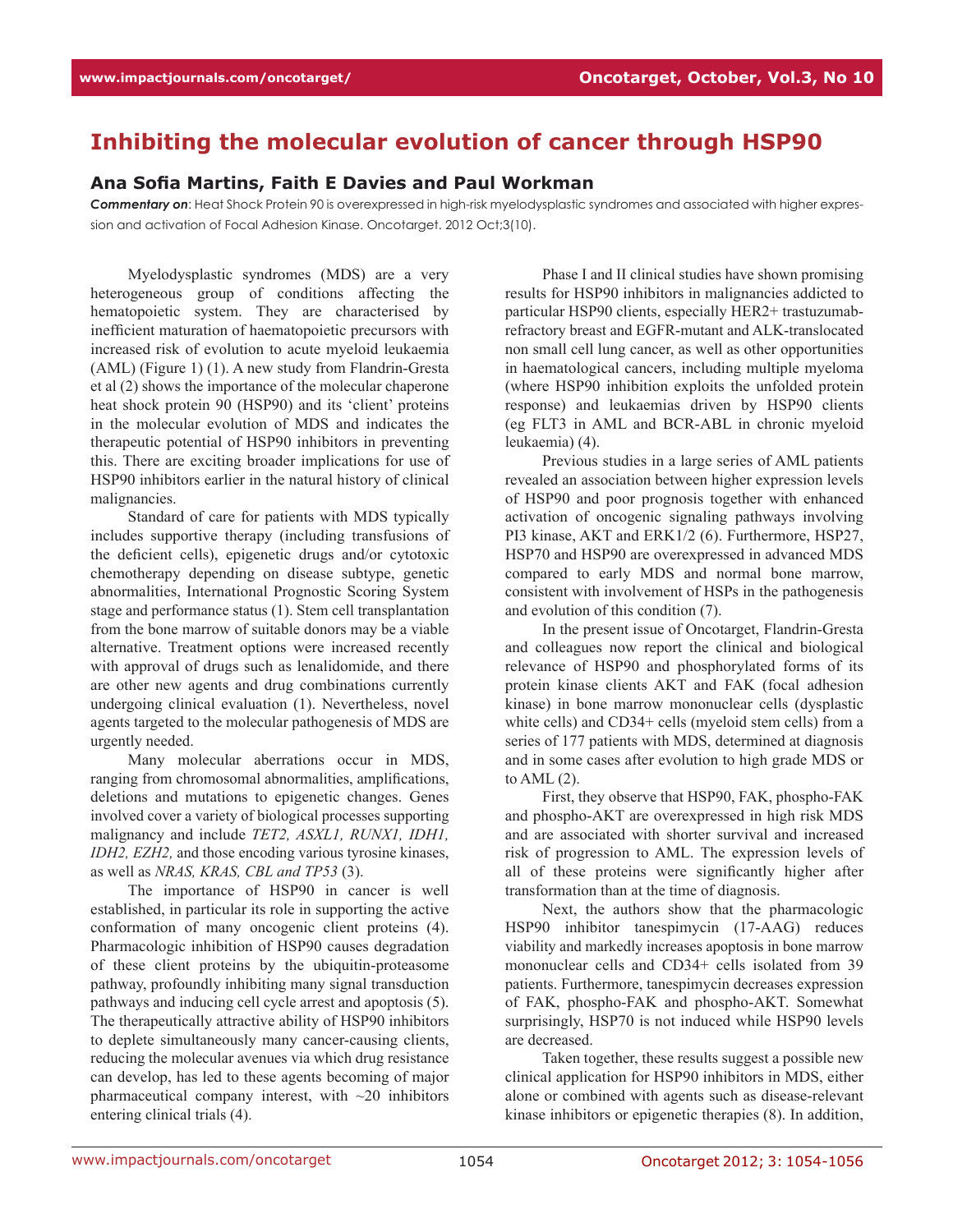

**Figure 1: Potential for HSP90 inhibition in MDS and AML.** Myelodysplastic syndromes (MDS) are a group of clonal haematopoietic stem cell diseases characterised by cytopenia(s), dysplasia in one or more of the major myeloid cell lines, ineffective haematopoiesis and increased risk of developing acute myeloid leukaemia (AML). Flandrin-Gresta and colleagues (2) show that, together with its client proteins FAK, phospho-FAK and phospho-AKT, expression of the molecular chaperone HSP90 is increased in the progression of MDS into AML (left-hand side). Depleting these overexpressed and activated oncogenic client proteins (and others) with HSP90 inhibitors may be a potential novel therapeutic strategy for MDS. The thickening blunt arrows on the left-hand side indicate greater expression and potentially increasing dependence on HSP90 with progression from MDS to AML. Thus as well as having clinical potential in AML, the suggested involvement of HSP90 and its client proteins in the molecular evolution of MDS to AML suggests the possible use of HSP90 at an early stage to prevent disease progression. Such earlier use would be consistent with the hypothesis that HSP90 is necessary to support initial oncogenic transformation as well as subsequent malignant progression as a general mechanism in cancer, for example by stabilizing and preventing the proteasomal destruction of metastable oncogenic client proteins (4). Hence it is possible that the application of HSP90 inhibitors earlier in the natural history of human malignancies may have much broader clinical applicability and may reveal greater therapeutic impact.

HSP90, phospho-FAK and phospho-AKT may be useful prognostic or predictive biomarkers in MDS.

Further work is needed to understand the exact mechanisms by which HSP90 is involved in the pathogenesis of MDS and its progression to AML, including the contribution of chaperone support for FAK, AKT and quite possibly other HSP90 clients, including mutated FLT3. In addition, following termination of tanespimycin development, preclinical and clinical studies are now needed to assess the impact of improved, nextgeneration HSP90 inhibitors (4) in MDS.

Of particular biological as well as therapeutic interest is that the use of HSP90 inhibitors to prevent the molecular evolution of MDS to AML would be the first example of their application to prevent progression from pre-malignant to fully malignant disease. Such a clinical use, potentially applicable to other cancers, would be consistent with the hypothesis that HSP90 is essential to support initial oncogenic transformation as well as subsequent malignant progression, for example by preventing destruction of metastable oncogenic driver client proteins. This would encourage treatment with HSP90 inhibitors earlier in the natural history of other human malignancies, with potential for even greater clinical impact.

## **Conflict of Interest**

The Institute of Cancer Research has a commercial interest in HSP90 inhibitors.